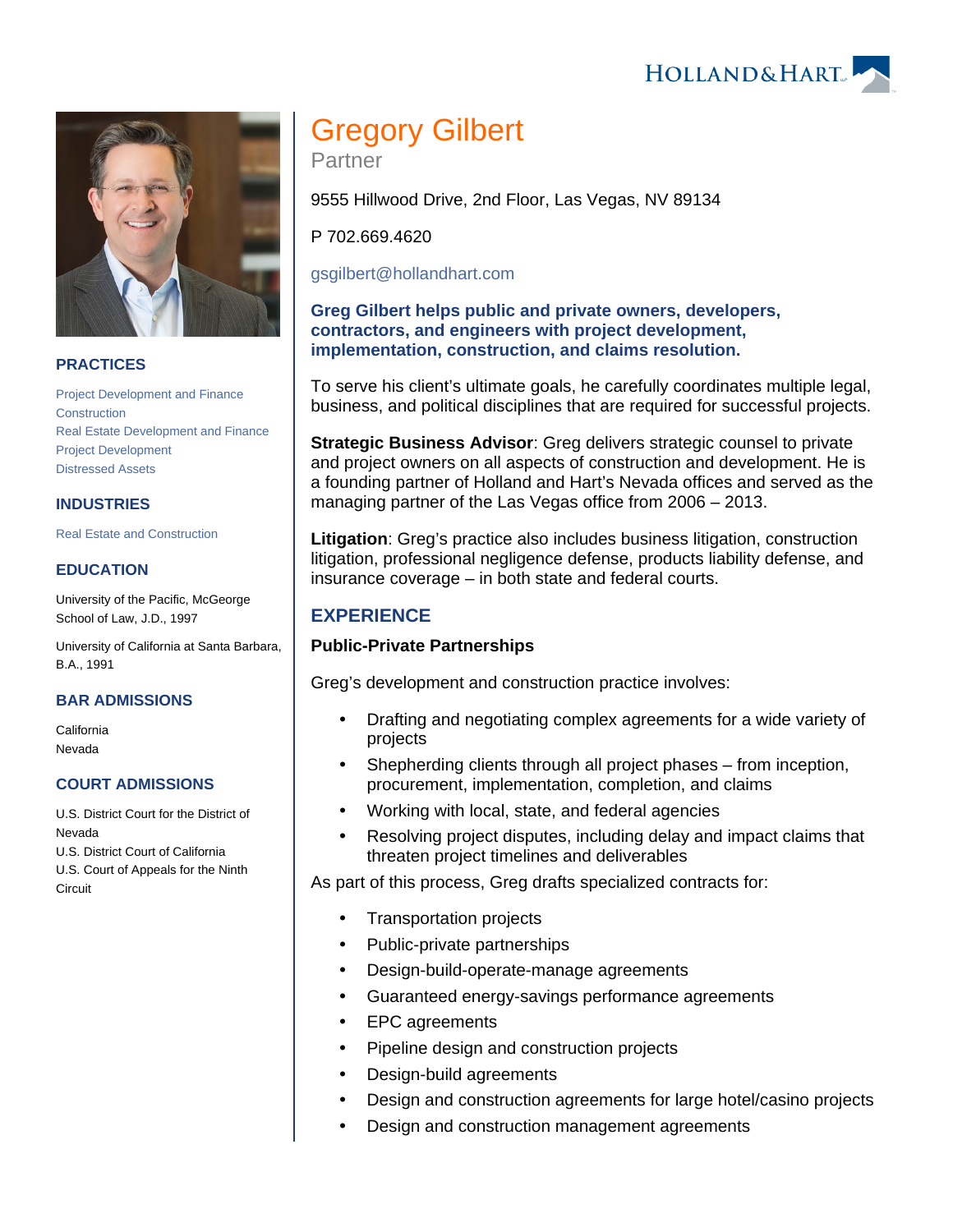

#### **General Litigation**

- Business litigation
- Construction litigation
- Professional negligence defense
- Products liability defense
- Insurance coverage claims

# **CLIENT RESULTS**

**Sports Arena and Stadium:** Representation of owners on NHL and NBA arena projects.

**Governmental Agency - Pipeline:** Represented governmental agency in connection with design and construction of a \$1B water pipeline project.

**Resort Casino:** Represented owners on resort casino projects for new and retrofit construction (project sizes \$100 million - \$2 billion).

**Resort Destination:** Represented owner on retail development with 250-ft observation wheel.

**Public School System:** Representation of program manager for a public school district charged with redeveloping 25 schools (project cost approx. \$300 million).

**Passenger High Speed Rail:** Outside general counsel for the passenger high speed rail project connecting Las Vegas, Nevada, and Southern California.

# **PUBLICATIONS**

"Financing Renewable Energy Projects: A Global Analysis and Review of Power Purchase Agreements: Nevada and New Mexico," ABA Business Law Section, 2019

# **RECOGNITION**

- The Best Lawyers in America® Construction Law, Real Estate Law, 2016-2022
- The Best Lawyers in America® Lawyer of the Year, Construction Law - Law Vegas, 2021
- Construction Lawyers Society of America, Charter Fellow
- Martindale-Hubbell®, Distinguished Rating
- Corporate America, Legal Elite Awards, Best for Project Development and Finance in Nevada, 2015
- Nevada Business Magazine, Nevada Legal Elite, 2019

# **PROFESSIONAL AND CIVIC AFFILIATIONS**

Las Vegas Global Economic Alliance, Board of Directors